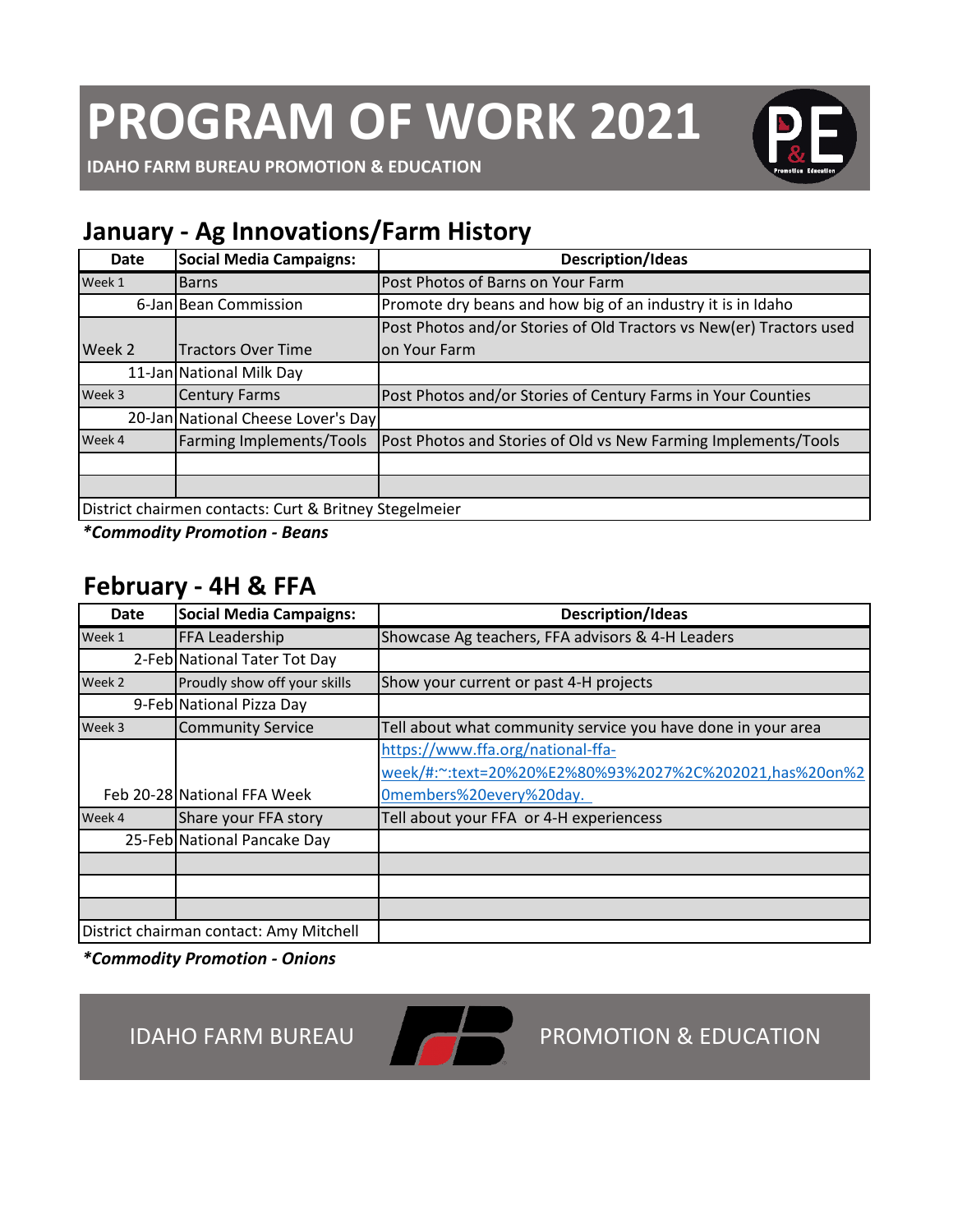**IDAHO FARM BUREAU PROMOTION & EDUCATION** 



### **March - Living with Your Local Farmer**

| Date   | <b>Social Media Campaigns:</b>     | <b>Description/Ideas</b>                                                                              |
|--------|------------------------------------|-------------------------------------------------------------------------------------------------------|
| Week 1 |                                    | Livng with your local farmer                                                                          |
|        | 5-Mar National Cheese doodle day   |                                                                                                       |
| Week 2 |                                    |                                                                                                       |
|        | 7-Mar National Cereal Day          |                                                                                                       |
| Week 3 |                                    |                                                                                                       |
|        | 14-Mar National Potato Chip Day    |                                                                                                       |
| Week 4 |                                    |                                                                                                       |
|        | 26-Mar National Waffle Day         |                                                                                                       |
|        |                                    |                                                                                                       |
|        |                                    | Alan will be asking questions from non-farming friends on facebook and then will be answering them.   |
|        |                                    | Other ideas could be discussing the hazards of leaving gates open and knocking down fences. Committee |
|        |                                    | members could also ask grade schoolers what they know about farmers.                                  |
|        |                                    |                                                                                                       |
|        | State chairman contact: Alan Clark |                                                                                                       |

*\*Commodity Promotion - Hay*

### **April - Earth Day/Arbor Day**

| Date   | <b>Social Media Campaigns:</b>              | <b>Description/Ideas</b> |
|--------|---------------------------------------------|--------------------------|
| Week 1 |                                             |                          |
|        | 7-Apr National Beer Day                     |                          |
| Week 2 |                                             |                          |
|        | 12-Apr National Grilled Cheese Sandwich Day |                          |
| Week 3 |                                             |                          |
|        | 22-Apr Earth Day                            |                          |
| Week 4 |                                             |                          |
|        | 30-Apr Arbor Day                            |                          |
|        |                                             |                          |
|        | District Chairman contact: Linda Rider      |                          |

*\*Commodity Promotion - Forestry, Beer*

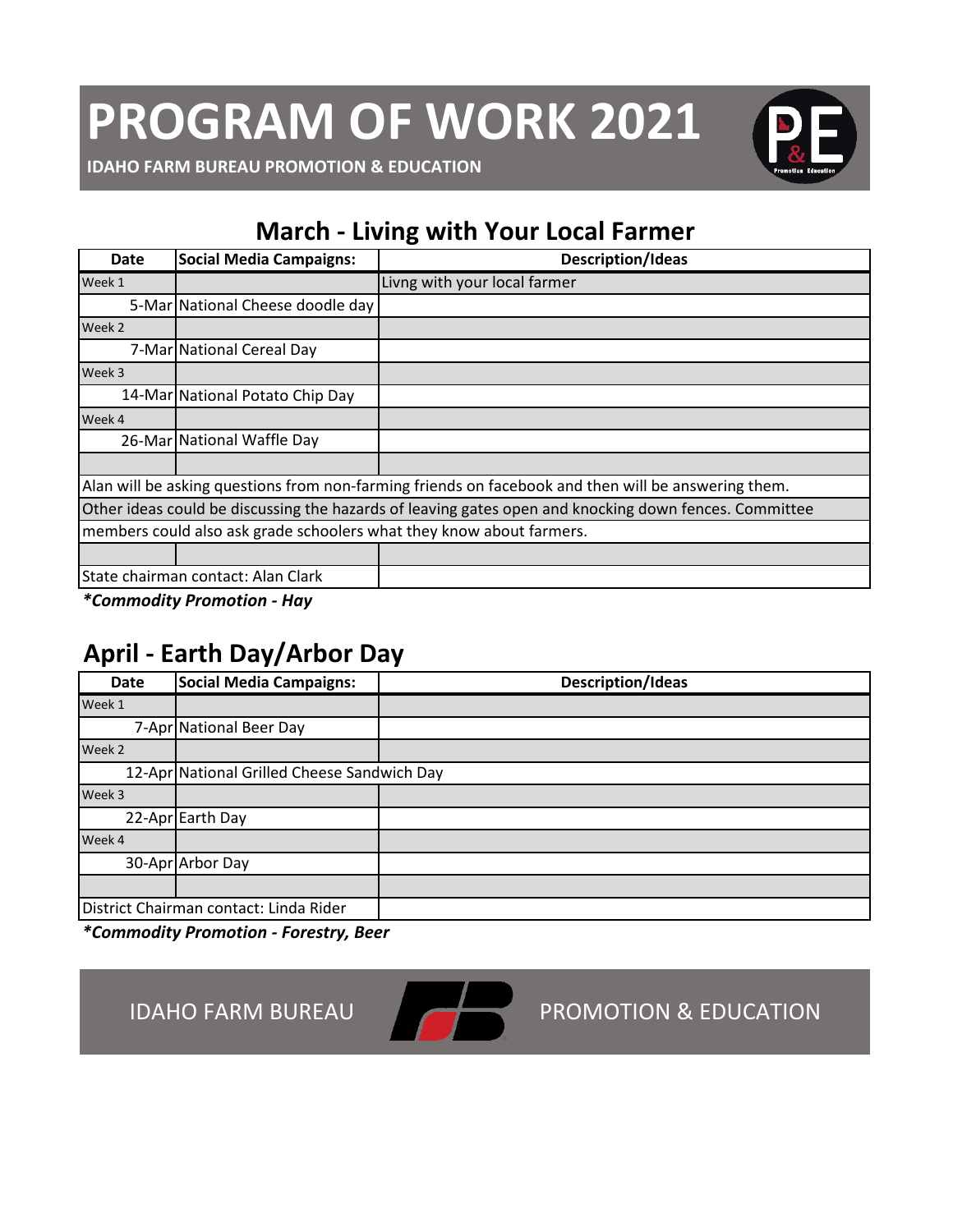**IDAHO FARM BUREAU PROMOTION & EDUCATION** 

### **May - Rural Resilience/Farm Strong**

| <b>Date</b> | <b>Social Media Campaigns:</b>                         | <b>Description/Ideas</b> |
|-------------|--------------------------------------------------------|--------------------------|
| Week 1      |                                                        |                          |
|             | 5-May Cinco de Mayo                                    |                          |
| Week 2      |                                                        |                          |
|             | 13-May National Apple Pie Day                          |                          |
| Week 3      |                                                        |                          |
|             | 22-May National Vanilla Pudding Day                    |                          |
| Week 4      |                                                        |                          |
|             | 28-May National Hamburger Day                          |                          |
|             |                                                        |                          |
|             |                                                        |                          |
|             |                                                        |                          |
|             | District Chairmen contacts: Curt & Britney Stegelmeier |                          |

*\*Commodity Promotion - Seeds*

#### **June - Water**

| <b>Date</b>                | Social Media Campaigns:                  | <b>Description/Ideas</b> |
|----------------------------|------------------------------------------|--------------------------|
| Week 1                     |                                          |                          |
|                            | 4-Jun National Cheese Day                |                          |
| Week 2                     |                                          |                          |
|                            | 14-Jun National Strawberry Shortcake Day |                          |
| Week 3                     |                                          |                          |
|                            | 21-Jun National Peaches & Cream Day      |                          |
| Week 4                     |                                          |                          |
|                            | 27-Jun National Bingo Day                |                          |
|                            |                                          |                          |
|                            |                                          |                          |
| District Chairman contact: |                                          |                          |

*\*Commodity Promotion - Dairy, Trout*

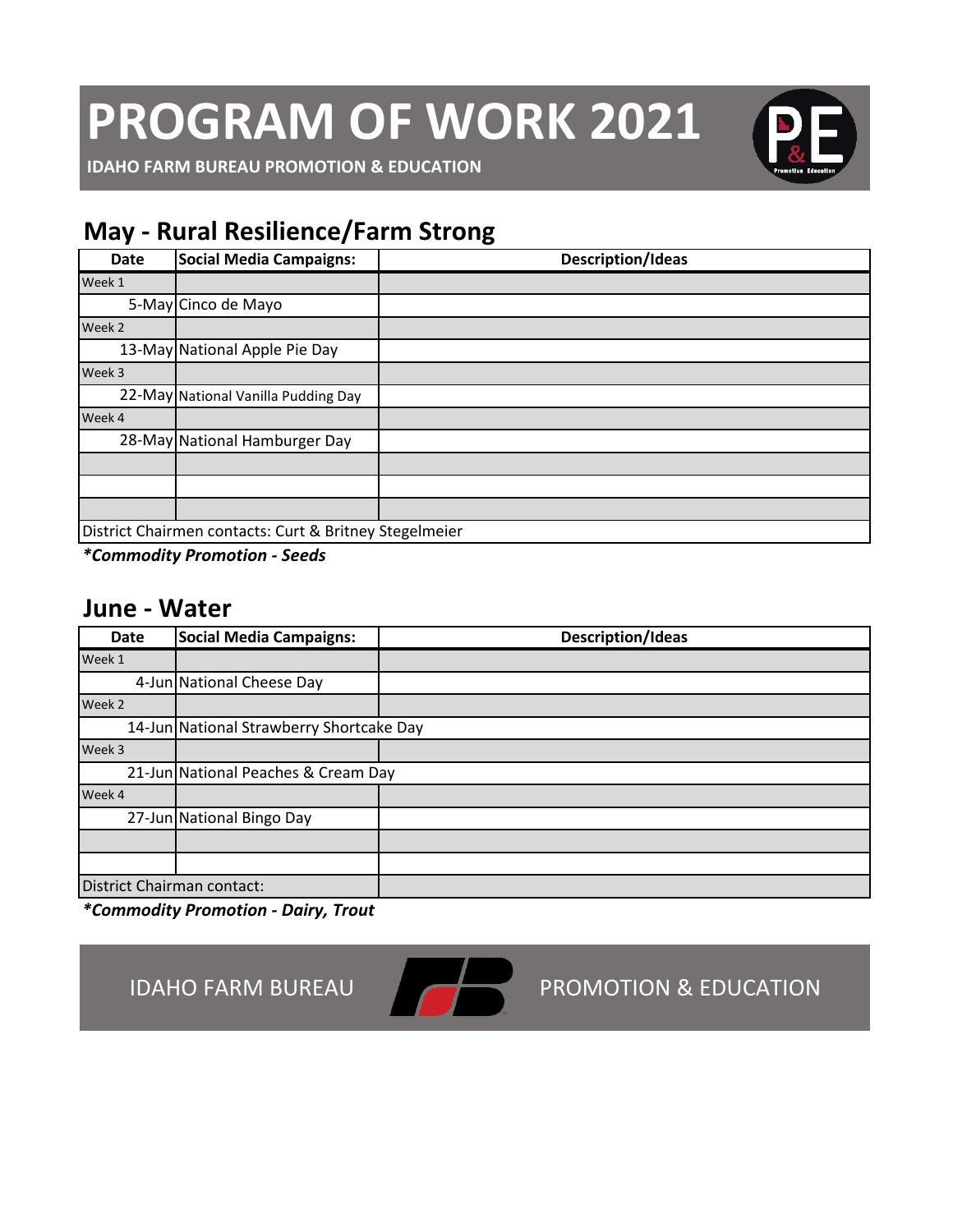**IDAHO FARM BUREAU PROMOTION & EDUCATION** 

### **July - Livestock**

| Date   | <b>Social Media Campaigns:</b>             | <b>Description/Ideas</b> |
|--------|--------------------------------------------|--------------------------|
| Week 1 |                                            |                          |
|        | July 4 Independence Day & National BBQ Day |                          |
|        | 6-Jul National Fried Chicken Day           |                          |
| Week 2 |                                            |                          |
|        | 13-Jul Nation French Fry Day               |                          |
| Week 3 |                                            |                          |
|        | 18-Jul National Ice Cream Day              |                          |
| Week 4 |                                            |                          |
|        | 25-Jul National Wine & Cheese Day          |                          |
|        | 28-Jul National Chocolate Milk Day         |                          |
|        |                                            |                          |
|        |                                            |                          |
|        | State Chairman contact: Alan Clark         |                          |

*\*Commodity Promotion - Beef, Pork, Lamb, Chicken*

### **August - Harvesting with Legislators**

| <b>Date</b>                | <b>Social Media Campaigns:</b>    | <b>Description/Ideas</b> |
|----------------------------|-----------------------------------|--------------------------|
| Week 1                     |                                   |                          |
|                            | 3-Aug National Watermelon Day     |                          |
|                            | 6-Aug National Rootbeer Float Day |                          |
| Week 2                     |                                   |                          |
|                            | 14-Aug National Creamsicle Day    |                          |
| Week 3                     |                                   |                          |
|                            | 19-Aug National Potato Day        |                          |
| Week 4                     |                                   |                          |
|                            | 24-Aug National Waffle Day        |                          |
|                            |                                   |                          |
|                            |                                   |                          |
| District Chairman contact: |                                   |                          |

*\*Commodity Promotion - Fruits & Wheat*

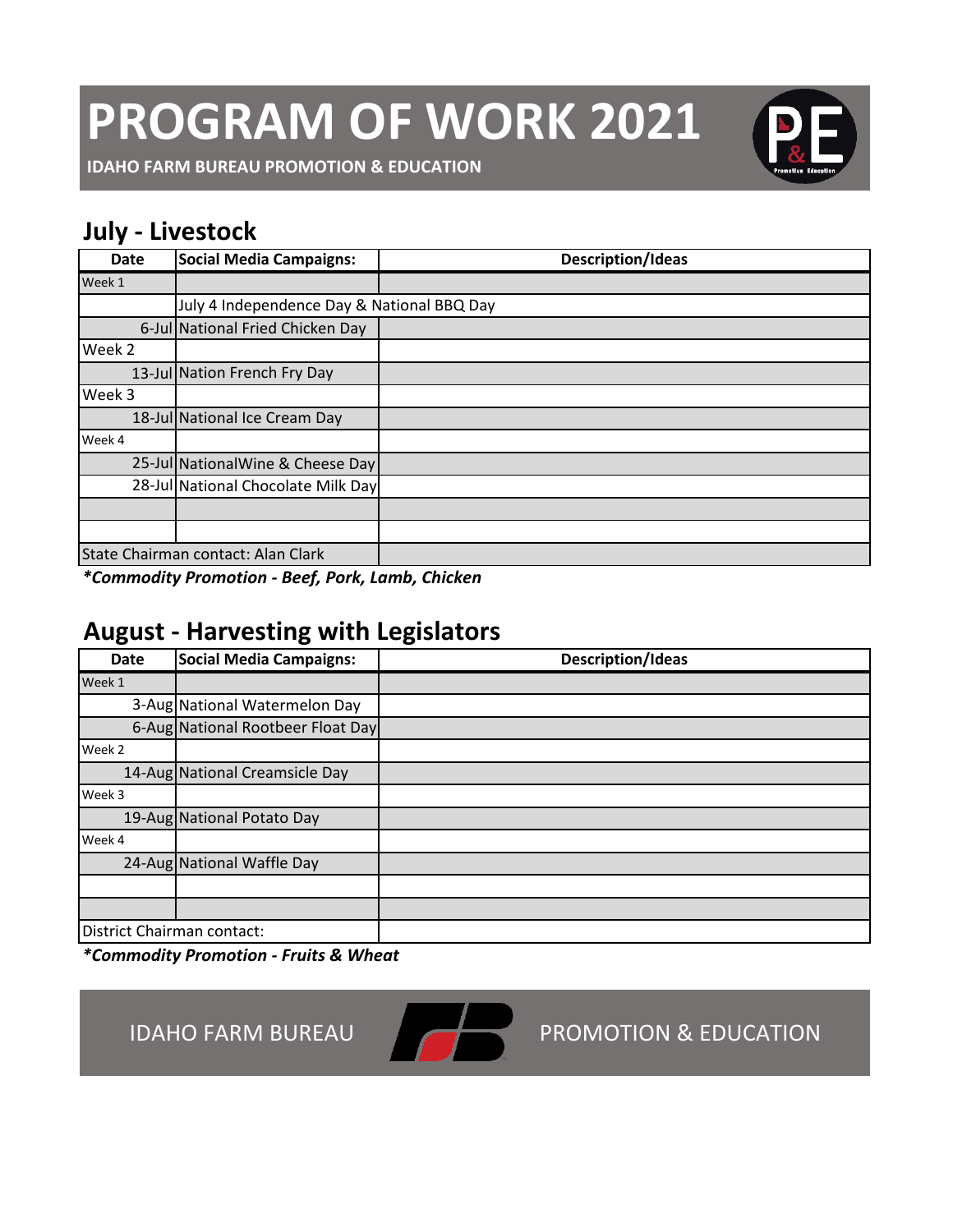**IDAHO FARM BUREAU PROMOTION & EDUCATION** 

### **September - Farm Safety**

| Date   | <b>Social Media Campaigns:</b>             | <b>Description/Ideas</b>                                                   |
|--------|--------------------------------------------|----------------------------------------------------------------------------|
| Week 1 | Celebtate Idaho spud day                   | Idaho spud day, support it on Face book & Instagram, Have a potato bar     |
|        | 6-Sep Labor Day                            |                                                                            |
| Week 2 | Potato 101                                 | Tell about different variety of potatos grown Idaho, include seed potatoes |
|        | 12-Sep National Chocolate Milkshake Day    |                                                                            |
| Week 3 | Pizza week                                 | Tell about your favorite pizza, even home made ones                        |
|        | 25-Sep National Cooking Day                |                                                                            |
| Week 4 |                                            | Farm education week, hold a safety fair. Stacy Burmester has a             |
|        |                                            | brouchure on how to include all your local fire & police departments       |
|        | Farm eduacation week                       | and paramedics on how to be safe on the farm.                              |
|        | 26-Sep National Pancake Day                |                                                                            |
|        |                                            |                                                                            |
|        |                                            |                                                                            |
|        | District Chairman contact: Stacy Burmester |                                                                            |

*\*Commodity Promotion - Potatoes,* 

### **October - Farmer Appreciation**

| <b>Date</b> | Social Media Campaigns:                  | <b>Description/Ideas</b>                                         |
|-------------|------------------------------------------|------------------------------------------------------------------|
| Week 1      |                                          |                                                                  |
|             | 4-Oct National Taco Day                  |                                                                  |
| Week 2      |                                          |                                                                  |
|             | 12-Oct National Farmer's Day             |                                                                  |
| Week 3      |                                          |                                                                  |
|             | <b>National Forest Products</b>          | https://idahoforests.org/program-topic/national-forest-products- |
|             | Week                                     | week/                                                            |
| Week 4      |                                          |                                                                  |
|             | 26-Oct National Pumpkin Day              |                                                                  |
|             |                                          |                                                                  |
|             |                                          |                                                                  |
|             |                                          |                                                                  |
|             | District Chairman contacct: Amy Mitchell |                                                                  |

*\*Commodity Promotion - Corn & Sugar Beets*